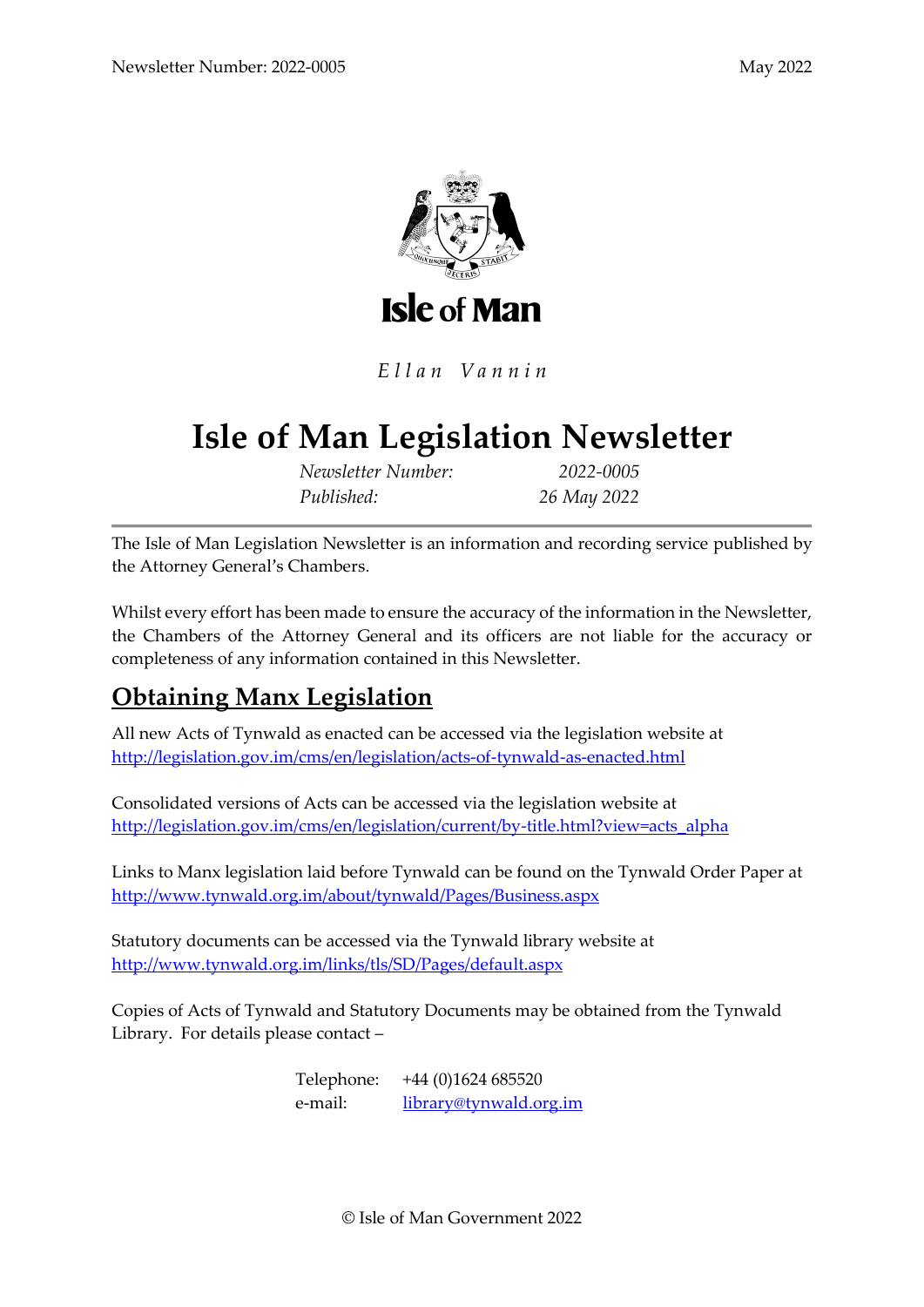## **Acts of Tynwald**

#### **Royal Assent announced to Tynwald – May 2022**

No Acts had Royal Assent announced at the May 2022 sitting of Tynwald.

#### **Acts repealed – May 2022**

No Acts were wholly repealed in May 2022.

## **Statutory Documents**

The following Appointed Day Orders were laid at the May 2022 sitting of Tynwald.

| SD 2022/0063           | International Co-operation (Protection from Liability) Act 2021<br>(Appointed Day) Order 2022                                                                                                                                                                                                                                                                                                                                                                                                                                                                                                                                   |  |
|------------------------|---------------------------------------------------------------------------------------------------------------------------------------------------------------------------------------------------------------------------------------------------------------------------------------------------------------------------------------------------------------------------------------------------------------------------------------------------------------------------------------------------------------------------------------------------------------------------------------------------------------------------------|--|
| <b>Tynwald Sitting</b> | May 2022                                                                                                                                                                                                                                                                                                                                                                                                                                                                                                                                                                                                                        |  |
| Made:                  | 29 March 2022                                                                                                                                                                                                                                                                                                                                                                                                                                                                                                                                                                                                                   |  |
| Explanatory<br>Note:   | This Order provides for the bringing into operation of the provisions of<br>the International Co-operation (Protection from Liability) Act 2021<br>("the Act") which are not already in operation. Sections 1 and 2 came<br>into operation on the announcement of Royal Assent. Article 3 of the<br>Order provides that any legal proceedings already commenced, and<br>any potential proceedings that may be brought in respect of an act to<br>which the Act applies done prior to the coming into operation of<br>section 4 of the Act, are not affected by the coming into operation of<br>the Act by virtue of this Order. |  |
| SD 2022/0127           | Communications Act 2021 (Appointed Day) (No.2) Order 2022                                                                                                                                                                                                                                                                                                                                                                                                                                                                                                                                                                       |  |
| Tynwald Sitting        | May 2022                                                                                                                                                                                                                                                                                                                                                                                                                                                                                                                                                                                                                        |  |
| Made:                  | 29 April 2022                                                                                                                                                                                                                                                                                                                                                                                                                                                                                                                                                                                                                   |  |
| Explanatory<br>Note:   | This Order brings into force section 60 of the Communications Act<br>2021; and section 154(2)(b) and paragraph 2 of Schedule 9, but only for<br>the purpose of repealing section 12 of the Broadcasting Act 1993                                                                                                                                                                                                                                                                                                                                                                                                                |  |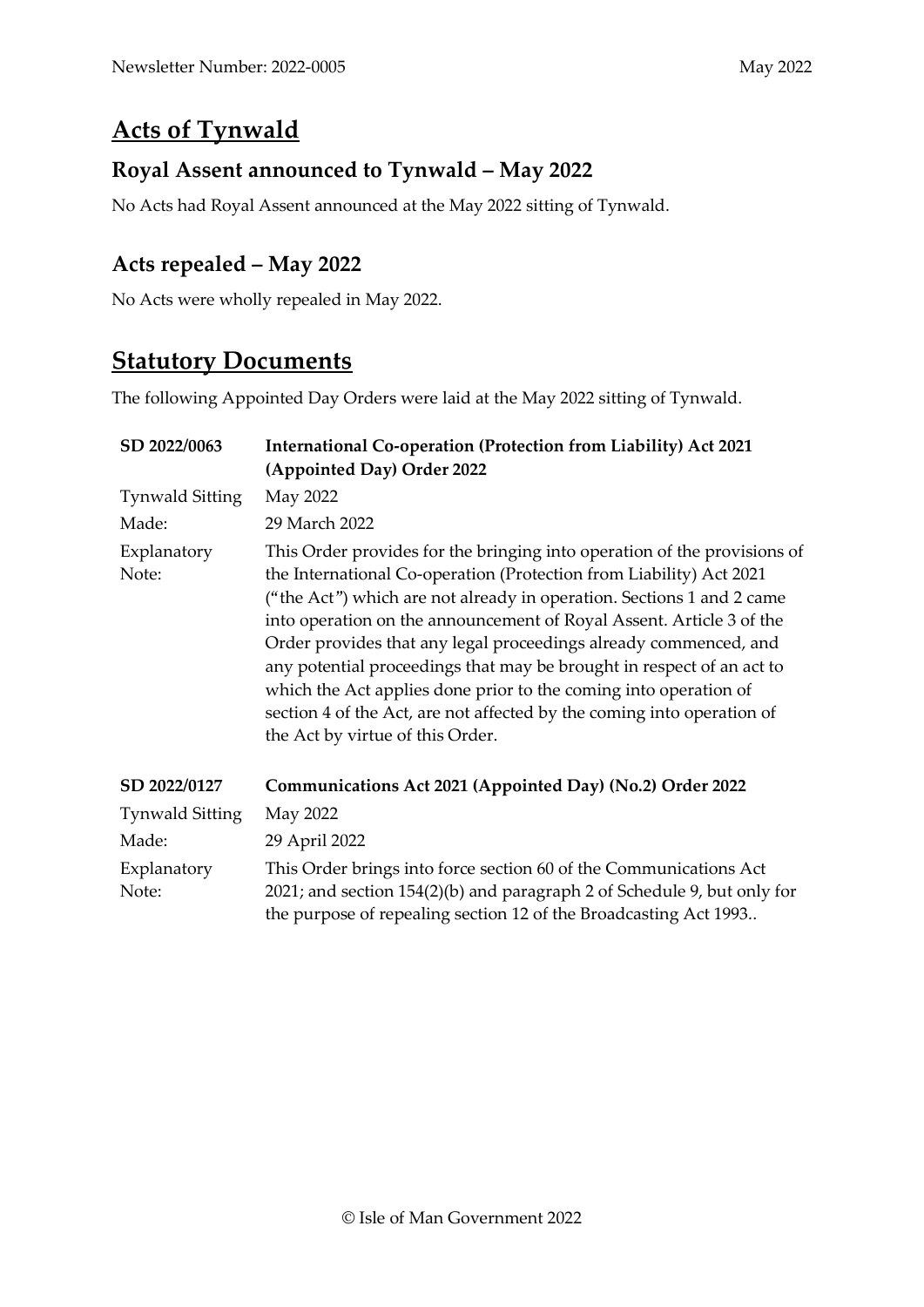### **Statutory Documents included on the Tynwald Order Paper – May 2022**

Statutory Documents listed by enabling legislation.

The following statutory documents were included on the Order Paper for the May 2022 sitting of Tynwald.

| Tynwald        | <b>Enabling Legislation</b>     | SD        | <b>SD</b> Title                   |
|----------------|---------------------------------|-----------|-----------------------------------|
| <b>Sitting</b> |                                 | Number    |                                   |
| May 2022       | Communications Act 2021         | 2022/0127 | <b>Communications Act 2021</b>    |
|                |                                 |           | (Appointed Day) (No. 2) Order     |
|                |                                 |           | 2022                              |
| May 2022       | <b>Customs and Excise</b>       | 2022/0116 | <b>Customs and Excise</b>         |
|                | Management Act 1986             |           | Management Act 1986               |
|                |                                 |           | (Amendment) Order 2022            |
| May 2022       | European Union and              | 2022/0098 | Russia Sanctions (Application)    |
|                | Trade Act 2019                  |           | Regulations 2022                  |
| May 2022       | European Union and              | 2022/0101 | Russia Sanctions (Application)    |
|                | Trade Act 2019                  |           | (No.2) Regulations 2022           |
| May 2022       | European Union and              | 2022/0102 | Russia Sanctions (Application)    |
|                | Trade Act 2019                  |           | (No.3) Regulations 2022           |
| May 2022       | European Union and              | 2022/0117 | Russia Sanctions (Application)    |
|                | Trade Act 2019                  |           | (No. 4) Regulations 2022          |
| May 2022       | Finance Act 2021 (of            | 2022/0106 | Plastic Packaging Tax (General)   |
|                | Parliament)                     |           | Regulations 2022                  |
| May 2022       | International Co-operation      | 2022/0063 | <b>International Co-operation</b> |
|                | (Protection from Liability)     |           | (Protection from Liability) Act   |
|                | Act 2021                        |           | 2021 (Appointed Day) Order        |
|                |                                 |           | 2022                              |
| May 2022       | Payment of Members'             | 2022/0149 | Payment of Members Expenses       |
|                | Expenses Act 1989               |           | (Travelling Allowances) Order     |
|                |                                 |           | 2022                              |
| May 2022       | Pension Schemes Act 1995        | 2022/0108 | Pension Schemes Legislation       |
|                |                                 |           | (Application) Order 2022          |
| May 2022       | <b>Plant Varieties Act 1997</b> | 2022/0056 | Plant Breeders' Rights            |
|                | (of Parliament)                 |           | (Information Notices)             |
|                |                                 |           | Regulations 2022                  |
| May 2022       | Plant Varieties Act 1997        | 2022/0057 | Plant Breeders' Rights (Farm      |
|                | (of Parliament)                 |           | Saved Seed) (Specification of     |
|                |                                 |           | Species and Groups) Order 2022    |
| May 2022       | <b>Plant Varieties Act 1997</b> | 2022/0058 | Plant Breeders' Rights (Farm      |
|                | (of Parliament)                 |           | Saved Seed) (Specified            |
|                |                                 |           | Information) Regulations 2022     |